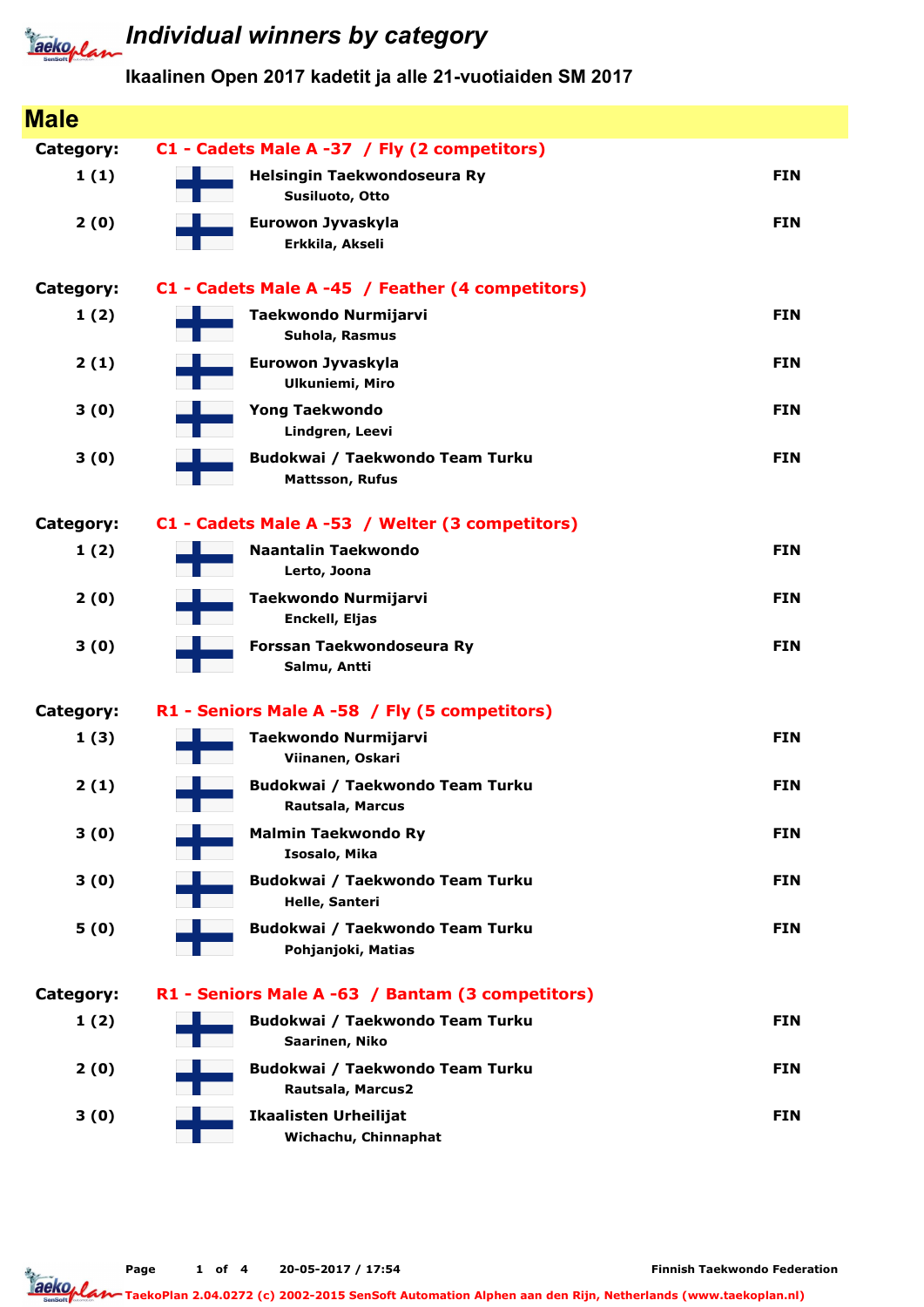

### **Individual winners by category**

| <b>Male</b> |                                                              |            |
|-------------|--------------------------------------------------------------|------------|
| Category:   | R1 - Seniors Male A -68 / Feather (5 competitors)            |            |
| 1(3)        | Budokwai / Taekwondo Team Turku<br>Saarinen, Niko2           | <b>FIN</b> |
| 2(1)        | Budokwai / Taekwondo Team Turku<br>Saarinen, Otso            | <b>FIN</b> |
| 3(0)        | <b>Saariston Taekwondo Park Ry</b><br>Dahl, Aatu             | <b>FIN</b> |
| 3(0)        | Porin Taekwondoseura Ry<br>Pulakka, Jasper                   | <b>FIN</b> |
| 5(0)        | <b>Malmin Taekwondo Ry</b><br><b>Varis, Topias</b>           | <b>FIN</b> |
| Category:   | R1 - Seniors Male A -74 / Light (3 competitors)              |            |
| 1(1)        | Taekwondourheilijat 2011<br>Mirzaei, Bardia                  | <b>FIN</b> |
| 2(1)        | Budokwai / Taekwondo Team Turku<br>Arif, Umar                | <b>FIN</b> |
| 3(0)        | Porin Taekwondoseura Ry<br>Pulakka, Jasper2                  | <b>FIN</b> |
| Category:   | R1 - Seniors Male A -80 / Welter (1 competitors)             |            |
| 1(0)        | <b>Tampereen Kumgang Taekwondo</b><br>Vainio-Mattila, Samuel | <b>FIN</b> |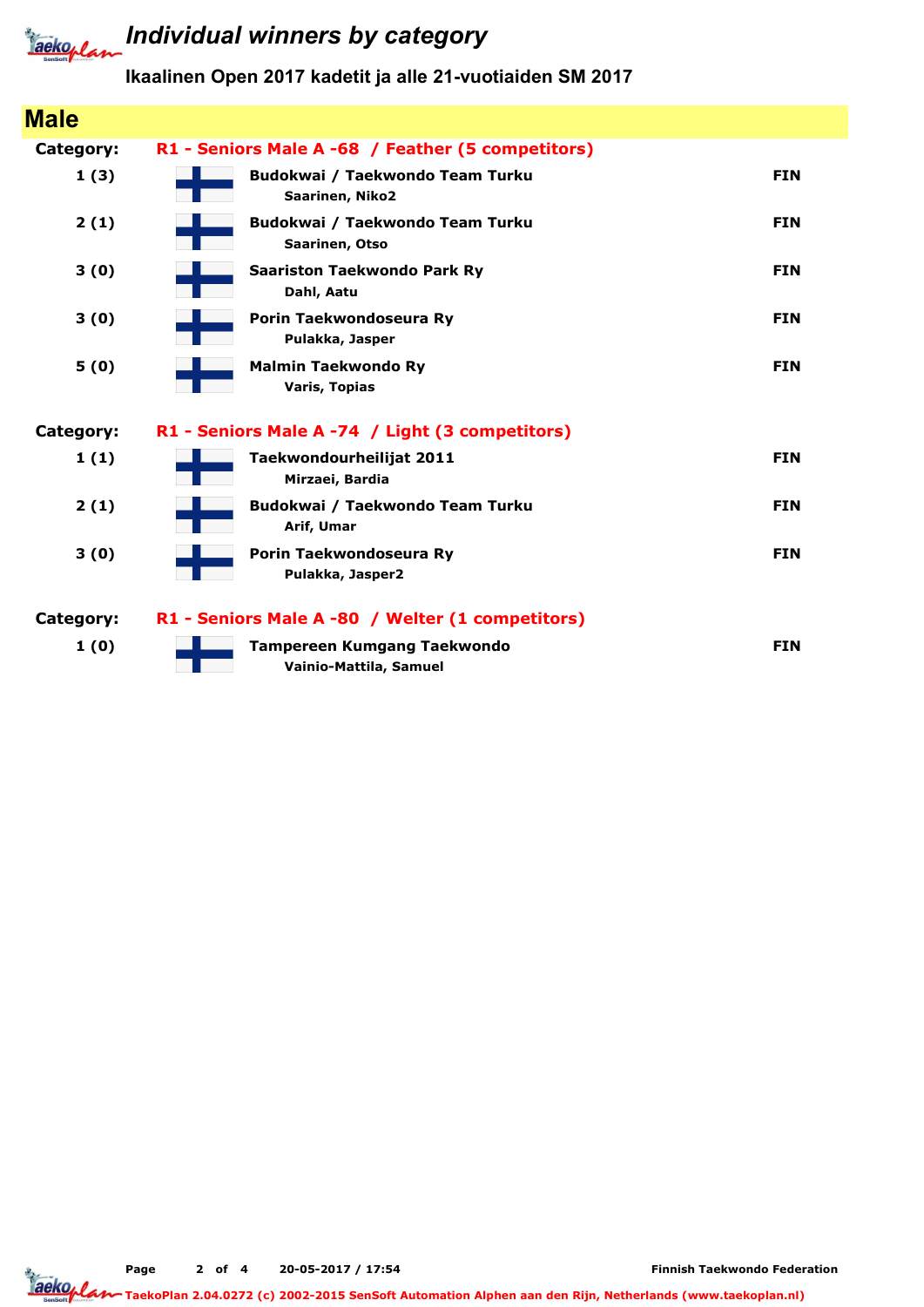

# **Tackoplan** Individual winners by category

| <b>Female</b> |                                                        |            |
|---------------|--------------------------------------------------------|------------|
| Category:     | C1 - Cadets Female A -29 / Fin (2 competitors)         |            |
| 1(1)          | <b>Doboksport Tampere</b><br>Tiihonen, Viivi           | <b>FIN</b> |
| 2(0)          | Budokwai / Taekwondo Team Turku<br>Tammila, Ada        | <b>FIN</b> |
| Category:     | C1 - Cadets Female A -55 / Middle (3 competitors)      |            |
| 1(1)          | <b>Yong Taekwondo</b><br>Kosonen, Iida                 | <b>FIN</b> |
| 2(1)          | <b>Tampereen Kumgang Taekwondo</b><br>Saarinen, Jenni2 | <b>FIN</b> |
| 3(0)          | <b>Yong Taekwondo</b><br>Jussila, Marjut               | <b>FIN</b> |
| Category:     | R1 - Seniors Female A -46 / Fin (2 competitors)        |            |
| 1(1)          | Budokwai / Taekwondo Team Turku<br>Tammila, Ida        | <b>FIN</b> |
| 2(0)          | <b>Yong Taekwondo</b><br>Kosonen, Emma                 | <b>FIN</b> |
| Category:     | R1 - Seniors Female A -49 / Fly (3 competitors)        |            |
| 1(1)          | <b>Doboksport Tampere</b><br>Tiihonen, Sanni           | <b>FIN</b> |
| 2(1)          | Forssan Taekwondoseura Ry<br><b>Tottola, Veera</b>     | <b>FIN</b> |
| 3(0)          | Budokwai / Taekwondo Team Turku<br>Kaeophet, Supatcha  | <b>FIN</b> |
| Category:     | R1 - Seniors Female A -53 / Bantam (6 competitors)     |            |
| 1(2)          | Taekwondo Nurmijarvi<br><b>Toivonen, Elisa</b>         | <b>FIN</b> |
| 2(2)          | <b>Action Sport Center</b><br>Vuori, Kia               | <b>FIN</b> |
| 3(1)          | Taekwondourheilijat 2011<br>Lahti, Emilia              | <b>FIN</b> |
| 3(0)          | <b>Yong Taekwondo</b><br>Sainio, Sofia                 | <b>FIN</b> |
| 5(0)          | <b>Tampereen Kumgang Taekwondo</b><br>Saarinen, Jenni  | <b>FIN</b> |
| 5(0)          | <b>Tampereen Kumgang Taekwondo</b><br>Lehto, Sini      | <b>FIN</b> |